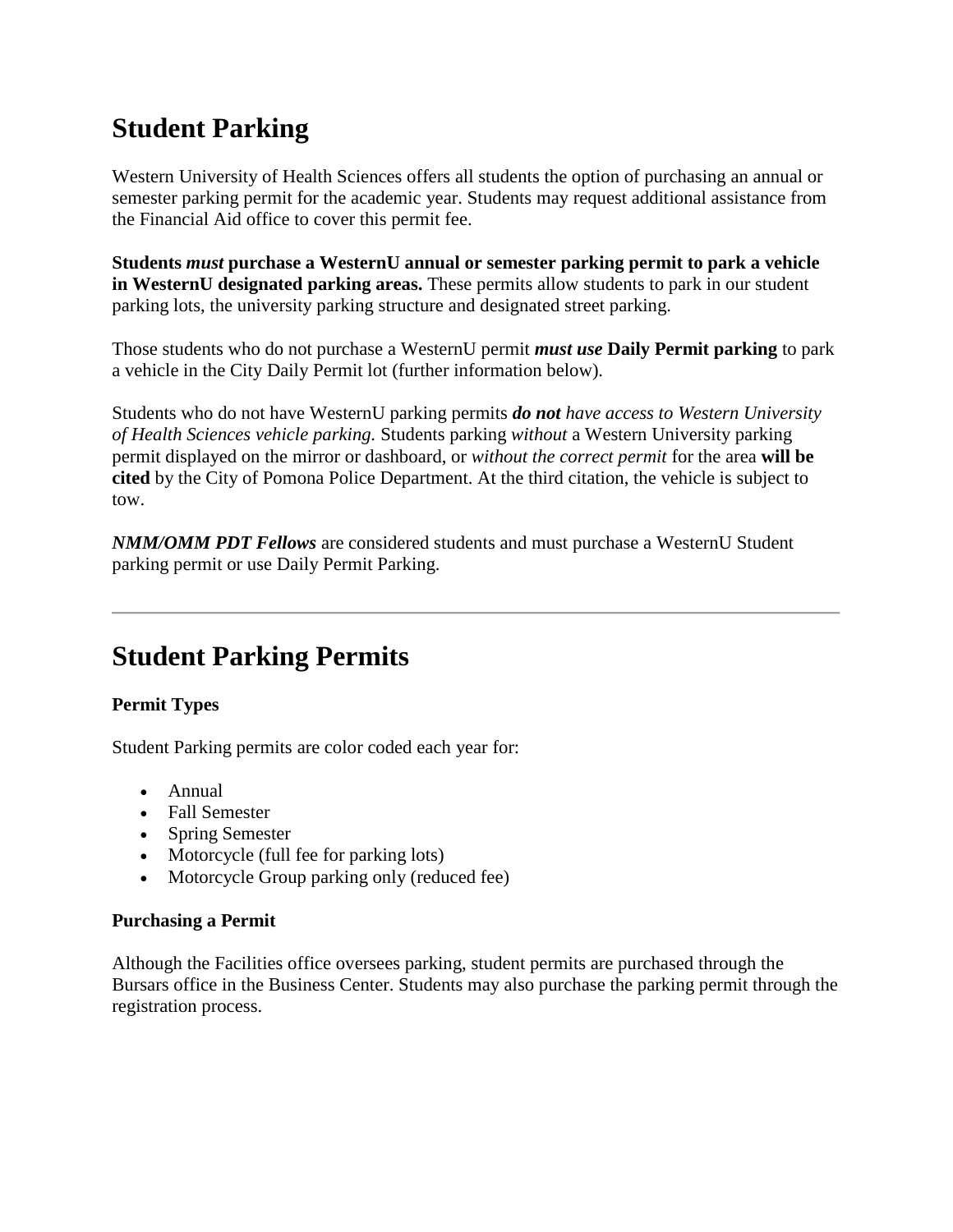### **Receiving Your Parking Permit**

First year students who have requested parking through the registration process will receive their parking permit in the orientation packet.

Returning students pick up their permit at the **Bursars office** in the Business Center after July 1.

#### **Student Parking Permit Rates**

Western University of Health Sciences offers all students the option of purchasing an annual or semester parking permit for the academic year.

- **Annual parking permit:** If you wish to purchase an annual parking permit, a \$470.00 fee may be assessed to your student account (cars, trucks, motorcycles). The Annual permit will be honored August 1 through the end of July the next year to cover summer students.
- **Fall or Spring Semester parking permit:** If your preference is to purchase a semester only permit, the total amount assessed to your student account will be \$255.00, which includes a \$20.00 administrative fee. The Fall semester permit will be honored August through February. The Spring semester permit will be honored January through August.
- **Motorcycle Group parking permit (sticker)**: If you will be parking in the designated Group motorcycle parking area your fee will be \$235.00. If you choose to park in an unreserved (full size) parking space, your fee will be the regular \$470.00 per year. The parking sticker is to be appllied to the left front fork.

The designated Group motorcycle parking is behind the University Services Center in the marked motorcycle area or in the marked motorcycle spaces in the parking structure (two spaces on the third through seventh floors by the stairwells).

- **Bicycles:** Bicycles may be parked in the bicycle racks next to HPC (Health Professions Center) & HEC (Health Education Center) *without a permit*.
- **Rotations:** See "Daily Permit" information below.

**Note:** There is no overnight parking available in any of these areas.

## **Parking Areas**

**Student Permit Parking Lots**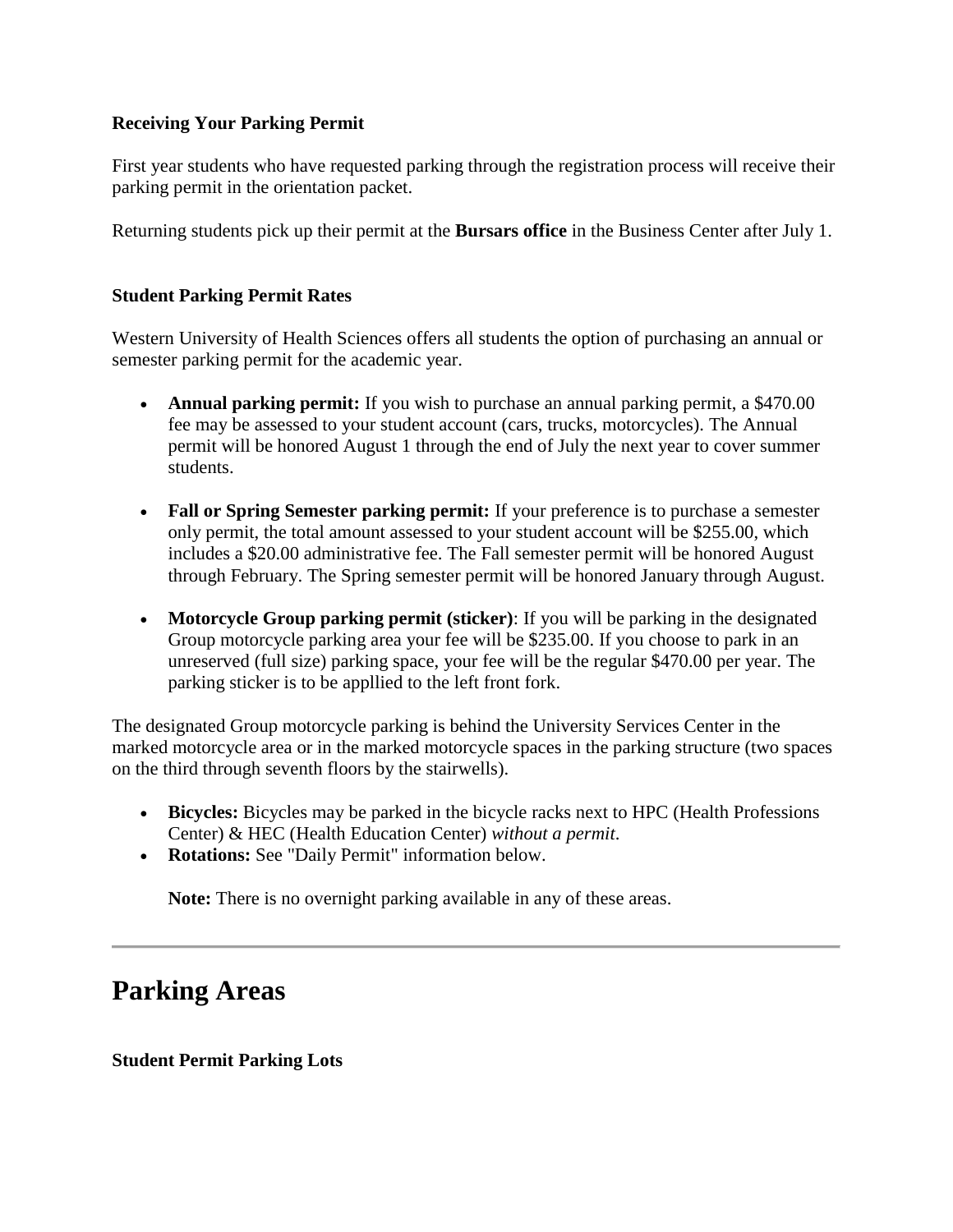Parking lots have signs at the entrances with the lot numbers and state "Student Parking". The Lot numbers are **20, 22, 23, 25, 26 and 27** (see parking maps).

## **LOT HOURS**

## **Lot 20 7:00 A.M. to 7:00 P.M. Monday through Friday**

**Evenings and Weekends are city pay parking. Thre is a machine in lot 22/23 where you may purchase evening and weekend parking.** 

### **Lot 22 7:00 A.M. to 7:00 P.M. Monday through Friday**

**Evenings and Weekends are city pay parking. Thre is a machine in this lot where you may purchase evening and weekend parking.** 

### **Lot 23 7:00 A.M. to 7:00 P.M. Monday through Friday**

**Evenings and Weekends are city pay parking. Thre is a machine in this lot where you may purchase evening and weekend parking.** 

**Lot 25 7:00 A.M. to 5:00 P.M. Monday through Friday (Helix Parking allowed by Student Permit )**

**Evenings and Weekends is for Student Residents ONLY and both HElix and WesternU permits must be viewable.**

### **Lot 26 7:00 A. M. to 5:00 P.M. Monday through Friday**

**Evenings and Weekends are free parking (no permit required).**

## **Lot 27 7:00 A. M. to 5:00 P.M. Monday through Friday**

**Evenings and Weekends are free parking (no permit required)..**

**Additional after 5:00 free parking is available at no charge in employee lots 19, 21 and 24. You may also park in these lots on the weekends.** 

### **Street Parking**

Students may also park on certain streets with their WesternU student-parking permit: *There will be certain posted areas on each of the listed streets.*

### *North/South Streets*

Linden Street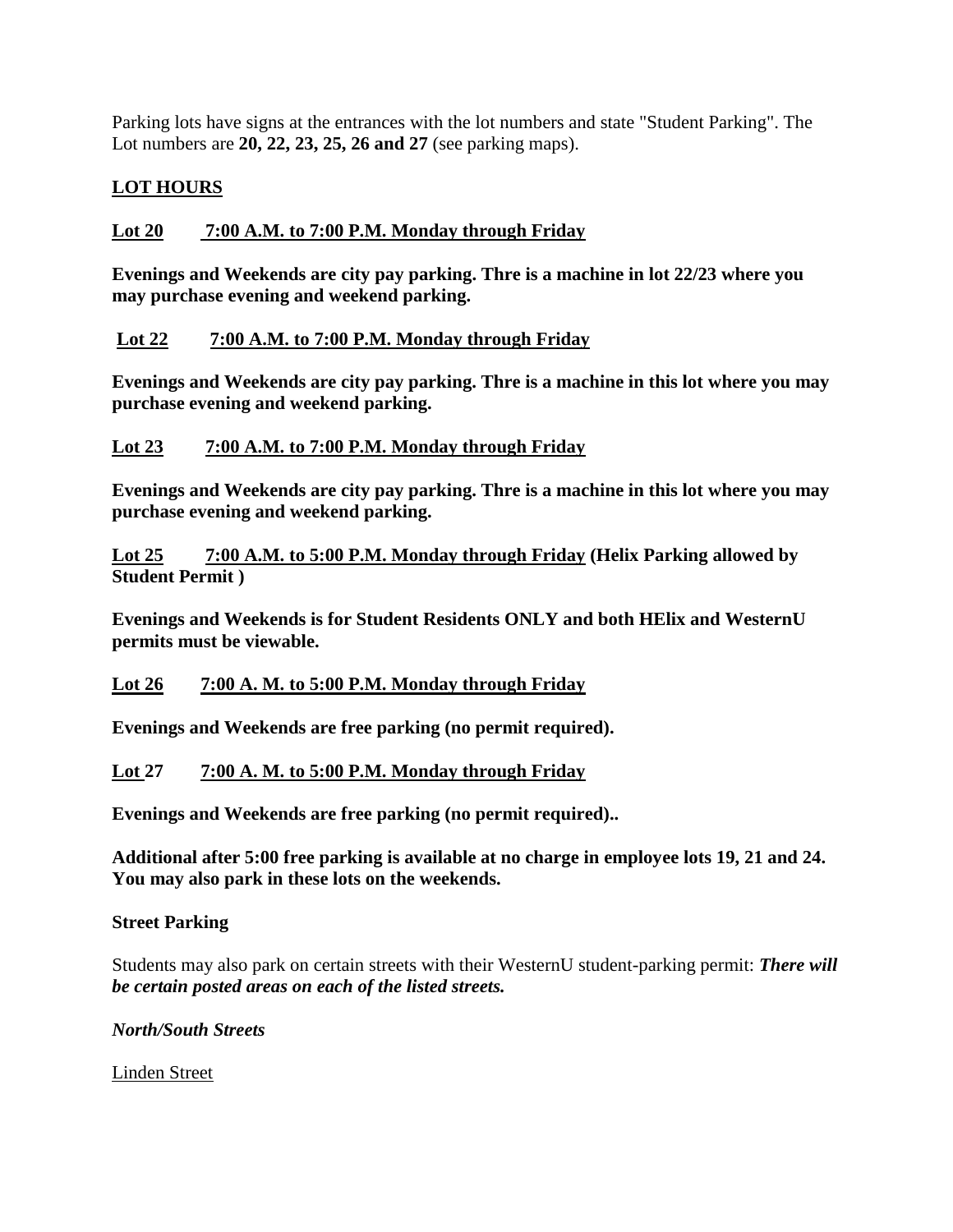East side of the street between Third and Fourth Streets East and West side between Fourth and Mission *Palomares Street* East and West side between First and Fourth Streets East side between Fourth and Mission Boulevard *Elm Street* East and West sides between Third and Fourth Streets *Gibbs Street* East and West side between Third and Fourth Streets **East/West Streets**

*First Street*

½ block West of Palomares to Eleanor, both sides of the street.

*Third Street*

From Gibbs to Eleanor on both sides of the street

*Fourth Street*

North side of the street only from Gibbs to Eleanor.

South side of the street from Palomares to Eleanor.

#### *Mission Boulevard*

North side of the street between Palomares and Linden

North side of the street between Linden and Eleanor

 \* The posted signs will say Monday thru Friday 7:00 a.m. until 7:00 p.m. *and the bottom of the sign says or by Student Permit.* Students need to **display** their WesternU Student Parking Permit to park in all these spaces.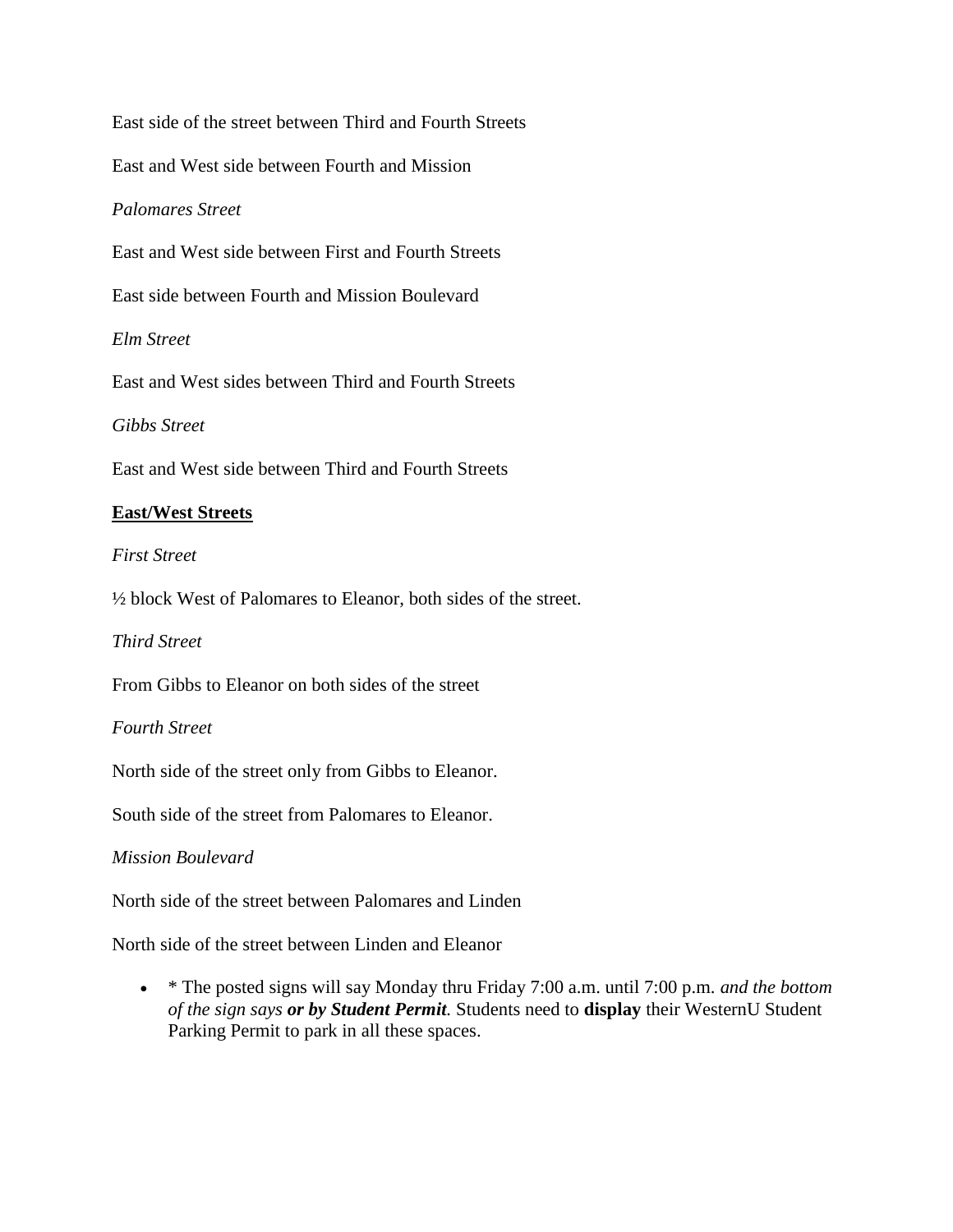### **Parking Structure**

Operating hours:

Winter - 6:15 a.m. to 1:30 a.m. daily from August 1 to May 31

Summer - 6:30 a.m. to Midnight daily from June 1 to July 31

There is no overnight parking available.

- 1<sup>st</sup> Floor Patients, Disabled, Reserved
- $\bullet$   $2<sup>nd</sup>$  Floor Patients Only
- $\bullet$  3<sup>rd</sup> Floor Patients & Permit Parking (follow signage carefully)
- $\bullet$  4<sup>th</sup> Floor to Roof Permit Parking

# **City Public Metered Parking (formerly Daily Permit)**

City of Pomona Public Metered Parking closest to our campus is in Lot 12. (See our [Parking](http://www.westernu.edu/parking)  [Map\)](http://www.westernu.edu/parking)

### **Groups who should utilize Public Metered Parking**

- **Students/Employees** without Western University parking permits
- **Remediation Students** returning to take exam  $2^{nd}$  time or to attend didactic programs of less than a semesters duration. Unless returning as a group for a minimum one week period, see Note below.
- **Research Lab Assistants** (if not a Western U employee, but may request reimbursement at the discretion of the lab director).
- **Residents/Postdoctoral Fellows** not *employed* by WesternU.
- **Students returning from Rotations -** for a didactic program of a short duration (i.e., less than one week).\*

**\*Note:** Large groups of students returning for rotations may purchase Rotations Parking Permits. Colleges/Department schedulers must send an email to the "Bursars Office" address at least 3 weeks before the first week of rotations to facilitate printing of the permits. Costs are associated with the total days on campus.

### Instructions for Public Metered Day and Evening Parking

Please enter Lot # 12 on Gibbs Street. This lot is located behind the Subway on Gibbs, between 1st and 2nd Streets.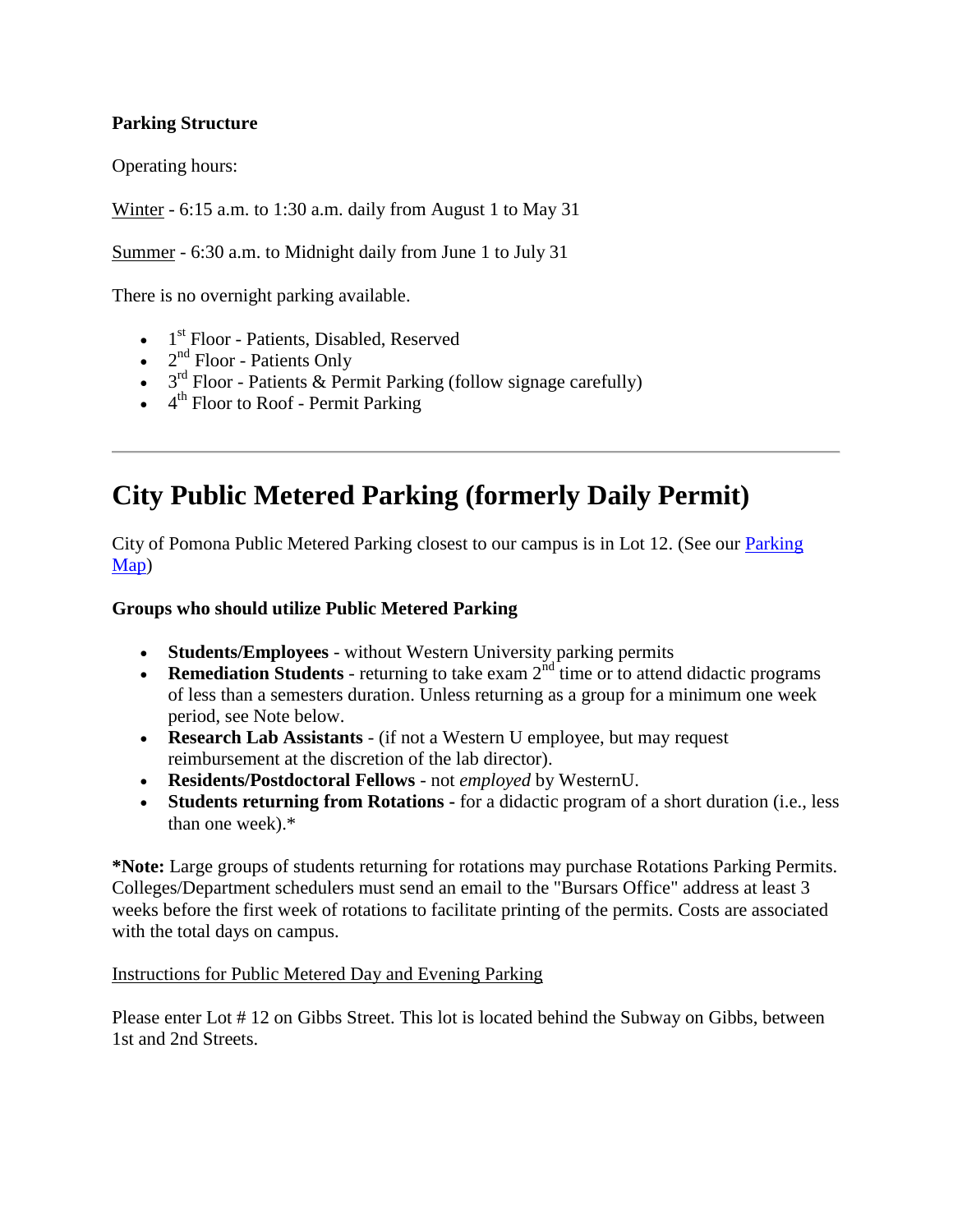City Daily Permit spaces are "pay" parking 7 days a week and 24 hours a day. The first 3 hours of parking are free but *you are Required to enter the parking space number in the permit machine no matter how long you are staying.* 

When you purchase between the hours of 7:00 a.m. to 7:00 p.m. the fee for over 3 hours is \$3.00 per day. When you purchase after 7:00 p.m. the fee is \$1.00. The machine accepts coins, bills, Visa and MasterCard.

1. Note the number of the space that you have parked in.

2. The Meter box is stationed near the entrance to the lot. Go to the box and enter your space number. You will then enter the number of hours you will be parking. The machine will give you the fee amount and ask you to pay if applicable.

4. You can request a receipt but it is not necessary to display it in the vehicle as all information is obtained through the machine.

**You may** *not* **park in any WesternU space with this permit.** Inappropriate parking is subject to city parking citations.

## **Banfield Pet Clinic Parking**

If you are taking a pet to Banfield Clinic (or picking one up) please use your normal parking.

If you must park closer there is parking for pet drop off at the front of the hospital.

Parking spots marked **Reserved** are **assigned parking spaces** and are not available for other use.

## **Other Parking Situations**

- **Guests:** Guests parking may be scheduled by staff only. *Students may not arrange guest parking but may request this through Student Affairs*. Guests may also park in the free 2 hour parking zone on Palomares for 2 hours or less.
- **Accessible (Disabled) Parking:** Persons with disabled placards may park in any WesternU lot *with a valid WesternU parking permit*.
- **Reserved Parking:** There are reserved parking spots (with signage). Only the designated person may park there. These spaces are located in employee lots and the University Parking Structure.